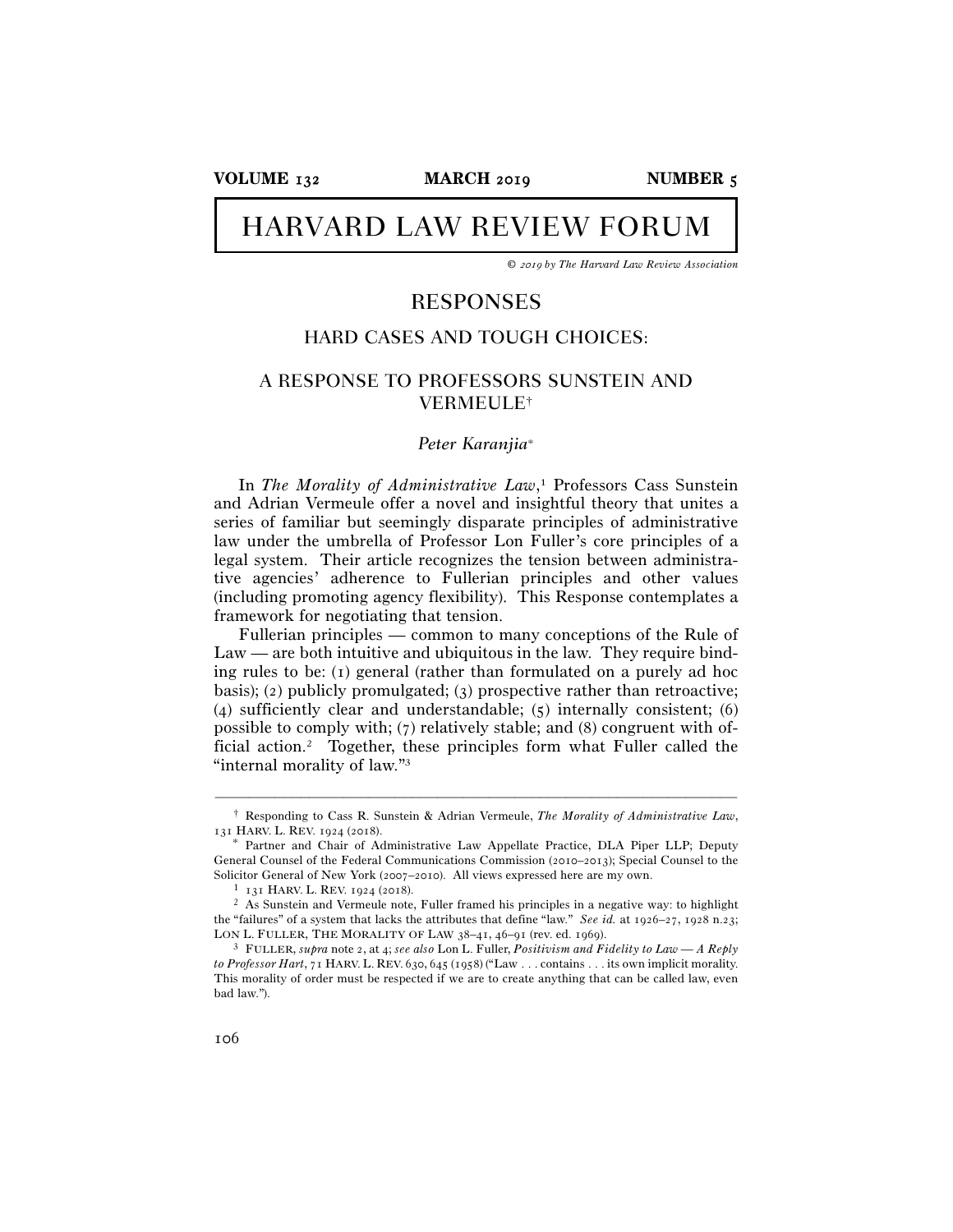Sunstein and Vermeule persuasively connect these principles which, for Fuller, were fundamental to any legal system<sup>4</sup> — to an array of doctrines in administrative law, including the (now rather toothless) nondelegation doctrine, void-for-vagueness principles, restrictions on the retroactive application of agency rules, and the importance of agency consistency (including cases addressing whether an agency's interpretation of a statute warrants "deference" from courts).<sup>5</sup> Though the authors don't attempt to "track every one of Fuller's eight principles,"6 they aim to offer in an "ecumenical spirit"7 a comprehensive analytical framework for the recent and growing critiques of the work of administrative agencies.8

In keeping with that goal, Sunstein and Vermeule caution that law's internal morality only goes so far in helping us grapple with the challenges confronted by administrative agencies. *First*, the authors stress that Fuller himself maintained that his principles should not apply at all to government decisionmaking involving so-called "polycentric" issues — that is, decisions involving multifaceted issues including, for example, the "licensing of a scarce resource, such as radio spectrum, awarded to some but not all of a group of competing claimants."9 *Second*, Sunstein and Vermeule caution that, even where applicable, Fullerian principles that manifest themselves in administrative law doctrines have their limits: There are inevitable "complex tradeoffs, on welfare grounds, between Fullerian values and competing values" and courts may not always be well positioned to "oversee agency judgments about those tradeoffs."10 These are, as the authors put it, "the largest normative questions."11 But Sunstein and Vermeule only briefly discuss how the courts have actually approached these tradeoffs, and they do not address how they *should* approach them.

This Response attempts to shed further light on those questions. I first discuss how courts have decided whether to even subject certain types of agency decisionmaking to Fullerian constraints (for example, by applying principles of nonreviewability and Article III standing to

<sup>&</sup>lt;sup>4</sup> See FULLER, supra note 2, at 46–90; Fuller, supra note 3, at 645–47.<br>
<sup>5</sup> Sunstein & Vermeule, supra note 1, at 1932–65.<br>
<sup>6</sup> *Id.* at 1929.<br>
<sup>7</sup> *Id.* at 1967.<br>
<sup>8</sup> For Sunstein and Vermeule, "a Fullerian approach pu administrative state in their best light and allows the sharpest critics to be their best selves." *Id.* at 1928. While the authors are careful to avoid a full-throated endorsement of Fuller's eight principles, *see id.* at 1929, they do praise the "promise" that a Fullerian model holds for addressing "the serious problems — from the standpoint of democratic accountability, liberty, and welfare — that arise . . . if public officials have the discretion to do whatever they want, if citizens have to guess about what the law is, and if people are unable to plan their affairs," *id.* at <sup>1966</sup>. 9 *Id.* at 1969 (citing Lon L. Fuller, *The Forms and Limits of Adjudication*, 92 HARV. L. REV.

<sup>353</sup>, 402–03 (1978)); *id.* at 1968–71; *see also* FULLER, *supra* note 2, at 171–76, 207–<sup>10</sup>. 10 Sunstein & Vermeule, *supra* note 1, at <sup>1971</sup>. 11 *Id.*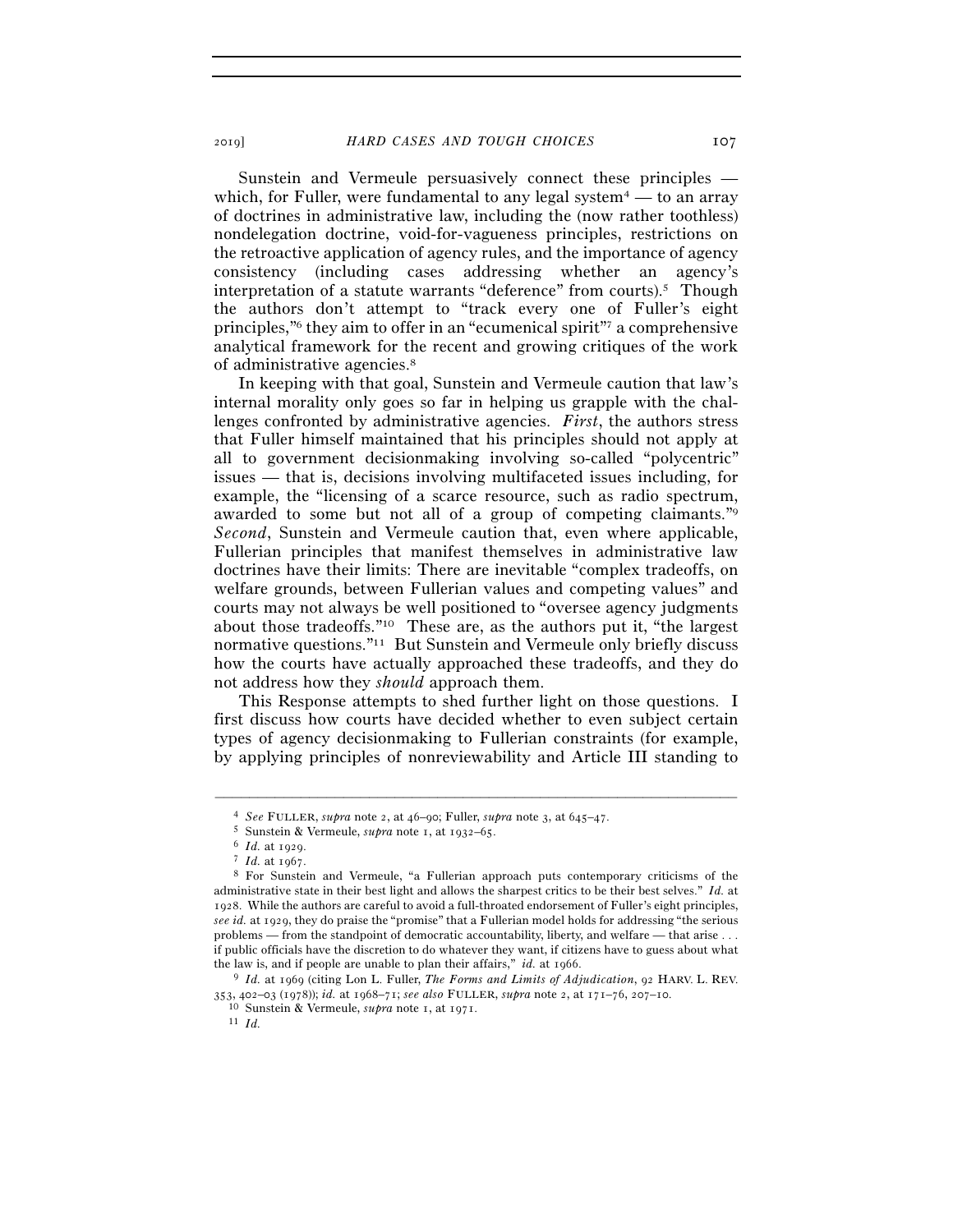cabin what Sunstein and Vermeule refer to as the "morality of administrative law") and how they have balanced Fullerian values against other goals. I then propose some first steps toward developing a framework that more systematically manages these tradeoffs.

## I. "POLYCENTRIC" DECISIONMAKING AND THE REACH OF FULLERIAN PRINCIPLES

How have courts actually drawn the boundaries defining when Fullerian principles will — or will not — constrain the actions of administrative agencies? Although not directly addressed by Sunstein and Vermeule, we see echoes of Fuller's core concept of polycentric decisions beyond the domain of law's internal morality in the cases addressing an exception to the availability of judicial review under the Administrative Procedure  $Act^{12}$  (APA) as well as cases addressing agency decisionmaking in national security and foreign affairs matters.13 As discussed below, this tends to confirm the thesis that administrative law is indeed Fullerian — not only insofar as it embodies aspects of Fuller's *substantive* Rule of Law principles, but also in defining the *zone* in which those principles should (or should not) apply. Despite these parallels between Fuller's theories and the administrative law doctrines applied on the ground, courts have understandably been reluctant to go as far as Fuller in limiting Rule of Law constraints on agency decisionmaking in areas involving polycentric issues.

## *A. "Polycentric" Decisionmaking Exception in Administrative Law?*

The echoes of Fullerian theory in the APA's nonreviewability exception are quite striking. Recall that Fuller saw polycentric decisionmaking as involving "inherently open-ended" tasks that are "not susceptible to lawlike decisionmaking, as opposed to managerial judgment"; the issues involved are simply too "multifarious, complex, and difficult to rationalize," such as "how best to allocate a scarce resource with a view to overall public interest, under criteria that are ill-defined and multidimensional."14 In a similar vein, the Supreme Court has

<sup>&</sup>lt;sup>12</sup> 5 U.S.C. §§ 551–559, 701–706 (2012).<br><sup>13</sup> *Id.* § 701(a)(2) (exception to judicial review under the APA for actions "committed to agency discretion by law"). Sunstein and Vermeule briefly mention "the presumptive unreviewability of agency enforcement actions," Sunstein & Vermeule, *supra* note 1, at 1976, but do so in the context of discussing the balancing of Fuller's principles against other values (such as judicial competence and agency resource constraints), *see id.* at 1975–77, rather than addressing the nonreviewability exception as a counterpart to Fuller's idea of polycentric decisionmaking that should be free from the constraints of the eight Rule of Law principles. In contrast, the authors do acknowledge the APA's categorical exception to judicial review for actions by military authorities, *id.* at 1968 (citing 5 U.S.C. §§ 551(I)(F)–(G), 553(a)(1)–(2)), which also tracks Fuller, see FULLER, supra note 2, at 171.<br><sup>14</sup> Sunstein & Vermeule, *supra* note 1, at 1968–69 (citing FULLER, *supra* note 2, at 171; Fuller,

*supra* note 9, at 403).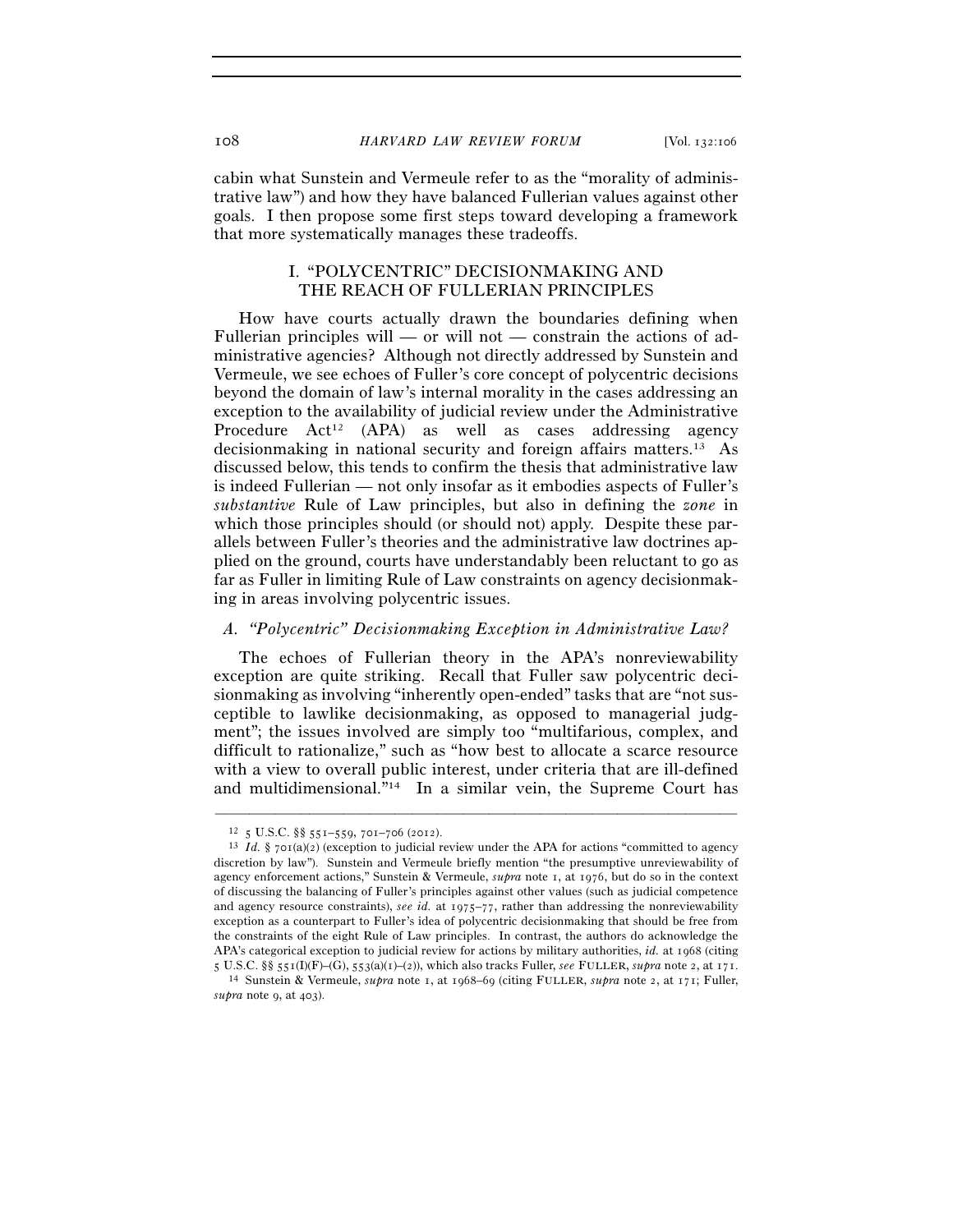explained that the exception to judicial review for administrative actions "committed to agency discretion by law"15 applies where "the statute is drawn so that a court would have *no meaningful standard* against which to judge the agency's exercise of discretion"16 or where the statute is "drawn in such broad terms that in a given case *there is no law to apply*."17 The paradigmatic example (though not the only one) involves the government's exercise of its enforcement discretion, which "often involves a complicated balancing of a number of factors which are peculiarly within [the government's] expertise," including the allocation of resources.18 Other situations where courts have applied the nonreviewability exception involve foreign relations and certain national security matters.<sup>19</sup>

If courts actually applied the nonreviewability exception as expansively as Fuller's theory of polycentric decisionmaking suggests, a very large number of agency decisions — perhaps the very types of discretionary decisions that are entrusted to agencies because of their expertise and understanding of technical, scientific, and industry-specific matters — would be immunized from judicial review under the APA. But not so fast — at least according to the courts. The D.C. Circuit, in particular, has evidently been uncomfortable with walling off whole fields of administrative decisionmaking from judicial review.20 Instead,

–––––––––––––––––––––––––––––––––––––––––––––––––––––––––––––

tions omitted) (internal quotation marks omitted)). 20 Judicial review under the APA itself serves many welfarist goals. *See, e.g.*, Gillian E. Metzger, Foreword, *Embracing Administrative Common Law*, 80 GEO. WASH. L. REV. 1293, 1320–40 (2012) (discussing the "inevitability" of administrative law developed via judicial review and its benefits,  $id$ , at 1330, including "creat [ing] internal checks on arbitrary agency action, encouraging agencies to take evidence and expertise into account and fostering internal deliberation," *id.* at 1339); Peter L. Strauss, *"Deference" Is Too Confusing — Let's Call Them "*Chevron *Space" and "*Skidmore

<sup>15</sup> <sup>5</sup> U.S.C. § 701(a)(<sup>2</sup>). 16 Heckler v. Chaney, 470 U.S. 821, 830 (<sup>1985</sup>) (emphasis added). 17 *Id.* (emphasis added) (quoting Citizens to Pres. Overton Park, Inc. v. Volpe, 401 U.S. 402, <sup>410</sup> (1971)); *see also* Nat. Res. Def. Council, Inc. v. SEC, 606 F.2d 1031, 1043 (D.C. Cir. 1979) ("[T]he determination of whether there is 'law' to apply necessarily turns on pragmatic considerations as to whether an agency determination is the proper subject of judicial review.").<br><sup>18</sup> *Chaney*, 470 U.S. at 831.<br><sup>19</sup> *See, e.g.*, Dep't of the Navy v. Egan, 484 U.S. 518, 527 (1988) ("[T]he grant of security clear-

ance to a particular employee, a sensitive and inherently discretionary judgment call, is committed by law to the appropriate agency of the Executive Branch."); Chicago & S. Air Lines, Inc. v. Waterman S.S. Corp., 333 U.S. 103, 111 (1948) ("[T]he very nature of executive decisions as to foreign policy is political, not judicial. Such decisions are . . . of a kind for which the Judiciary has neither aptitude, facilities nor responsibility and which has long been held to belong in the domain of political power not subject to judicial intrusion or inquiry."). These cases rest on the premise that "'an outside non-expert body,' including a court, is institutionally ill suited to second-guess the agency's '[p]redictive judgment' about the security risk posed by a specific person." Palmieri v. United States, 896 F.3d 579, 585 (D.C. Cir. 2018) (quoting *Egan*, 484 U.S. at 529). A close conceptual cousin is the narrow "political question" doctrine. *Cf.* Zivotofsky v. Clinton, 566 U.S. 189, 195 (2012) ("We have explained that a controversy involves a political question . . . where there is a textually demonstrable constitutional commitment of the issue to a coordinate political department; or a lack of judicially discoverable and manageable standards for resolving it." (omission in original) (cita-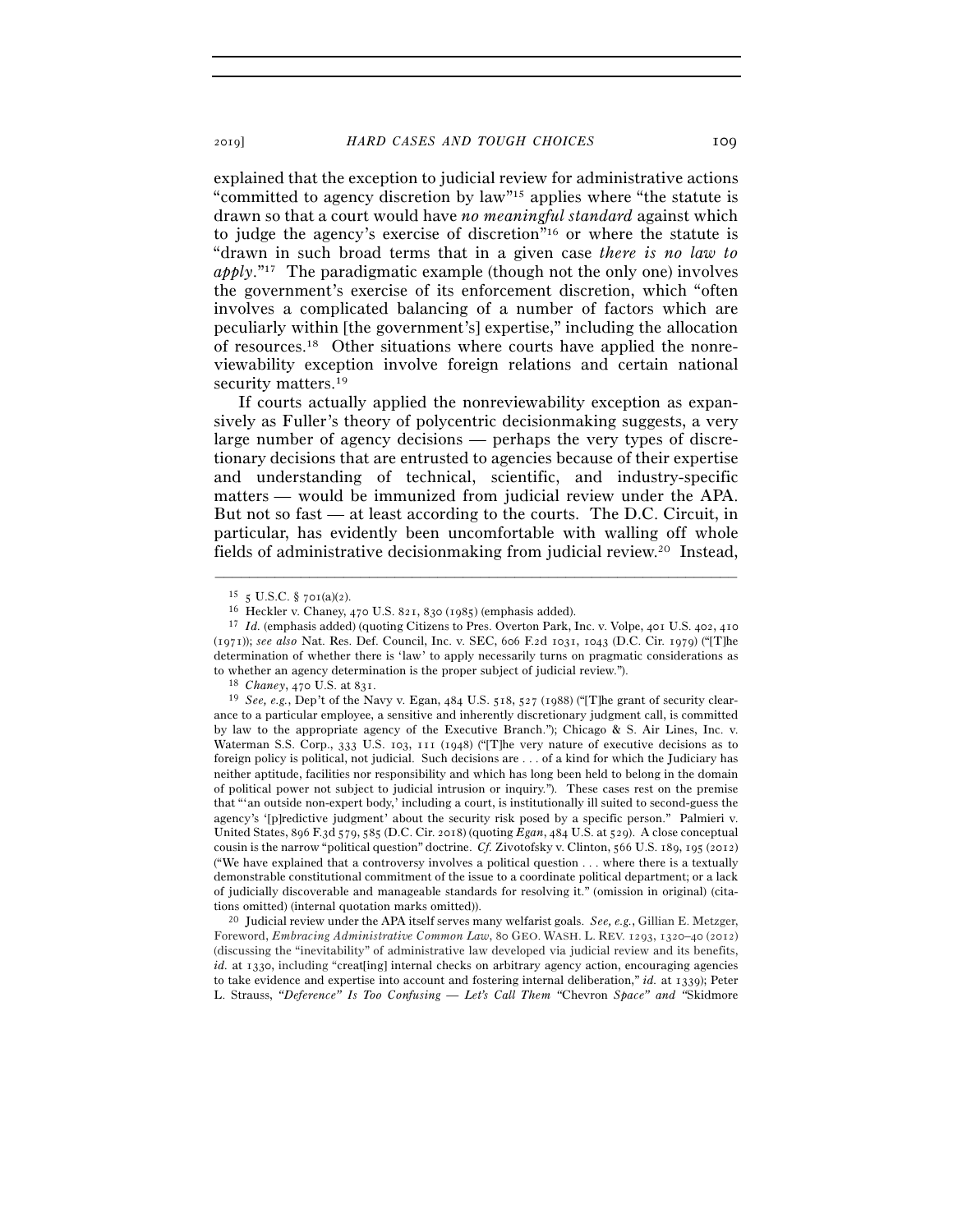it has taken a more nuanced approach, two aspects of which are highlighted below.

#### *B. A More Nuanced Judicial Approach*

*First*, the Supreme Court and D.C. Circuit have recognized that nonreviewability is a "very narrow" exception to the ordinary presumption that judicial review is available.<sup>21</sup> As the D.C. Circuit put it, " $[0]$ nly when 'the considerations in favor of nonreviewability . . . are sufficiently compelling to rebut the strong presumption of judicial review' will we conclude that judicial review is foreclosed."<sup>22</sup> And both courts have appropriately left the door open to judicial review in cases presenting colorable *constitutional* claims, even where review is unavailable under the APA itself.23

*Second*, courts draw upon Article III standing and similar principles to perform a gatekeeping function that limits the domain of the administrative law analogues to Fuller's Rule of Law principles. Again, rather than reflecting a sweeping and categorical exception to APA review, this reliance on standing and associated doctrines is nuanced and case-specific.

For example, challenges to agency licensing decisions — specifically highlighted by Fuller as a type of polycentric decisionmaking that involves the allocation of scarce economic resources<sup>24</sup> — are routinely brought, often by competitors of a licensee, and sometimes by members

*Weight*,"  $I12$  COLUM. L. REV.  $I143$ ,  $I150$  (2012) ("[I]f the courts are to be referees and not players overseers and not deciders — their function may nonetheless include supervising an agency's actions within its designated boundaries, as well as declaring when it has overstepped them." (footnote omitted)). Moreover, judicial review is neither inherently deregulatory nor proregulatory. *Compare*, *e.g.*, Michigan v. EPA, 135 S. Ct. 2699, 2711 (2015) (holding that EPA unreasonably interpreted the Clean Air Act in finding that regulation of power plants was "appropriate and necessary"), *with* Clean Air Council v. Pruitt, 862 F.3d 1, 4 (D.C. Cir. 2017) (holding that EPA lacked authority under the Clean Air Act to stay rule regulating methane emissions). 21 *Chaney*, 470 U.S. at 830 (observing that "the exception for action 'committed to agency dis-

cretion'" is "very narrow" (quoting *Overton Park*, 401 U.S. at <sup>410</sup>)). 22 Local 1219, Am. Fed'n of Gov't Emps. v. Donovan, 683 F.2d 511, 515 (D.C. Cir. 1982) (quot-

ing *Nat. Res. Def. Council*, 606 F.2d at 1044). *Cf. Zivotofsky*, 566 U.S. at 194–95 (recognizing that the "political question" doctrine is a "narrow exception" to the general rule that "the Judiciary has a responsibility to decide cases properly before it" (citations omitted)). 23 *See, e.g.*, Webster v. Doe, 486 U.S. 592, 601, 603–04 (1988) (holding that former CIA em-

ployee's constitutional claims were judicially reviewable, even though CIA Director's decision to fire employee was not subject to APA review); Nat'l Fed'n of Fed. Emps. v. Greenberg, 983 F.2d 286, 289 (D.C. Cir. 1993) (distinguishing *Egan* in case involving constitutional claims, citing *Webster* in support, and noting that "[i]t is simply not the case that all security-clearance decisions are immune from judicial review"); *see also Palmieri*, 896 F.3d at 590 (Katsas, J., concurring) (noting that "[t]he question whether a plaintiff can seek to undo the denial or revocation of a security clearance, based on non-frivolous constitutional challenges to investigatory or even adjudicatory processes, is weighty and difficult").  $^{24}$  FULLER, *supra* note 2, at 46, 171–76; Fuller, *supra* note 9, at 400–03.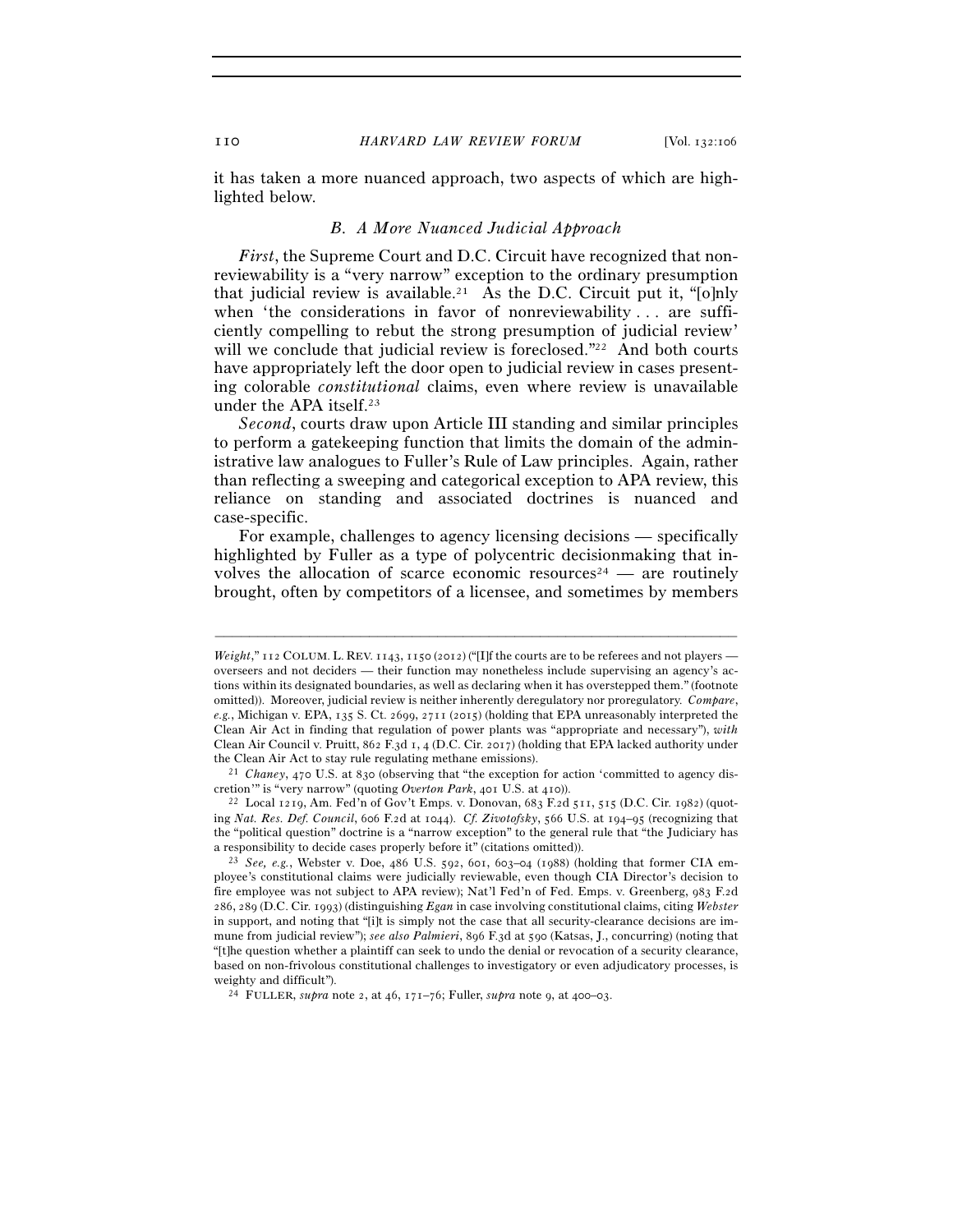of the public in their capacities as "listeners" or "viewers."25 But courts will rigorously enforce the injury, causation, and redressability requirements for standing when addressing these challenges to agency decisionmaking. Thus, the D.C. Circuit in *Mobile Relay Associates v. FCC*<sup>26</sup> has "recognized competitor standing in the licensing context," but has required any competitor disappointed by an agency's licensing decision to "demonstrate that it is a *direct* and *current* competitor whose bottom line may be adversely affected by the challenged government action."27

In *Mobile Relay Associates*, the D.C. Circuit held that radio licensees lacked standing to challenge a Federal Communications Commission (FCC) decision to grant their competitors licenses under an allegedly flawed valuation of the licensed spectrum where the challengers "failed to make a concrete showing that they [were] likely to suffer financial injury" and instead merely "[c]laim[ed] the regulatory action create[d] a 'skewed playing field.'"28

By contrast, a union and trade association successfully relied on competitor standing to challenge the Federal Motor Carrier Safety Administration's issuance of permits that allowed foreign-domiciled trucking companies to engage in long-haul trucking within the United States. Following a D.C. Circuit case, the Ninth Circuit reasoned that this agency action "introduced new competition into the market, making it more difficult for stateside truckers to profit."29 Similarly, the D.C. Circuit has allowed radio listeners and television viewers to challenge certain FCC licensing decisions<sup>30</sup> and conservation groups to challenge Federal Energy Regulatory Commission licensing orders.<sup>31</sup> But it has not hesitated to dismiss challenges where the petitioner was unable to establish a concrete and personal injury sufficient to establish standing.32 Indeed, a series of cases apply standing principles (rather than

<sup>&</sup>lt;sup>25</sup> *E.g.*, Llerandi v. FCC, 863 F.2d 79, 85 (D.C. Cir. 1988) (assignment of AM radio license); Office of Commc'n of United Church of Christ v. FCC, 359 F.2d 994, 1005–06 (D.C. Cir. 1966) (renewal of broadcast television license).<br><sup>26</sup> 457 F.3d 1 (D.C. Cir. 2006).<br><sup>27</sup> *Id.* at 13 (quoting KERM, Inc. v. FCC, 353 F.3d 57, 60 (D.C. Cir. 2004)) (internal quotation

marks omitted).<br><sup>28</sup> *Id.*<br><sup>29</sup> Int'l Bhd. of Teamsters v. U.S. Dep't of Transp., 861 F.3d 944, 951 (9th Cir. 2017); *id.* at 950–<br>51 (citing Int'l Bhd. of Teamsters v. U.S. Dep't of Transp., 724 F.3d 206, 212 (D.C. Cir. 2

<sup>&</sup>lt;sup>30</sup> See, e.g., cases cited *supra* note 25.<br><sup>31</sup> See, e.g., Am. Rivers v. FERC, 895 F.3d 32, 40–42 (D.C. Cir. 2018) (holdind that conservation groups had standing to challenge FERC licensing order for hydroelectric project, where groups alleged that "one or more members use the affected area and are persons 'for whom the aesthetic and recreational values of the area will be lessened' by the challenged activity," *id.* at 41 (citation and alterations omitted)).<br><sup>32</sup> *See, e.g.*, Free Press v. FCC, No. 17-1129 (D.C. Cir. July 25, 2018) (dismissing organizations'

challenge to FCC's amended rule because petitioners failed to adduce evidence that "any member of any petitioner organization is a viewer in an affected market or otherwise stands to be injured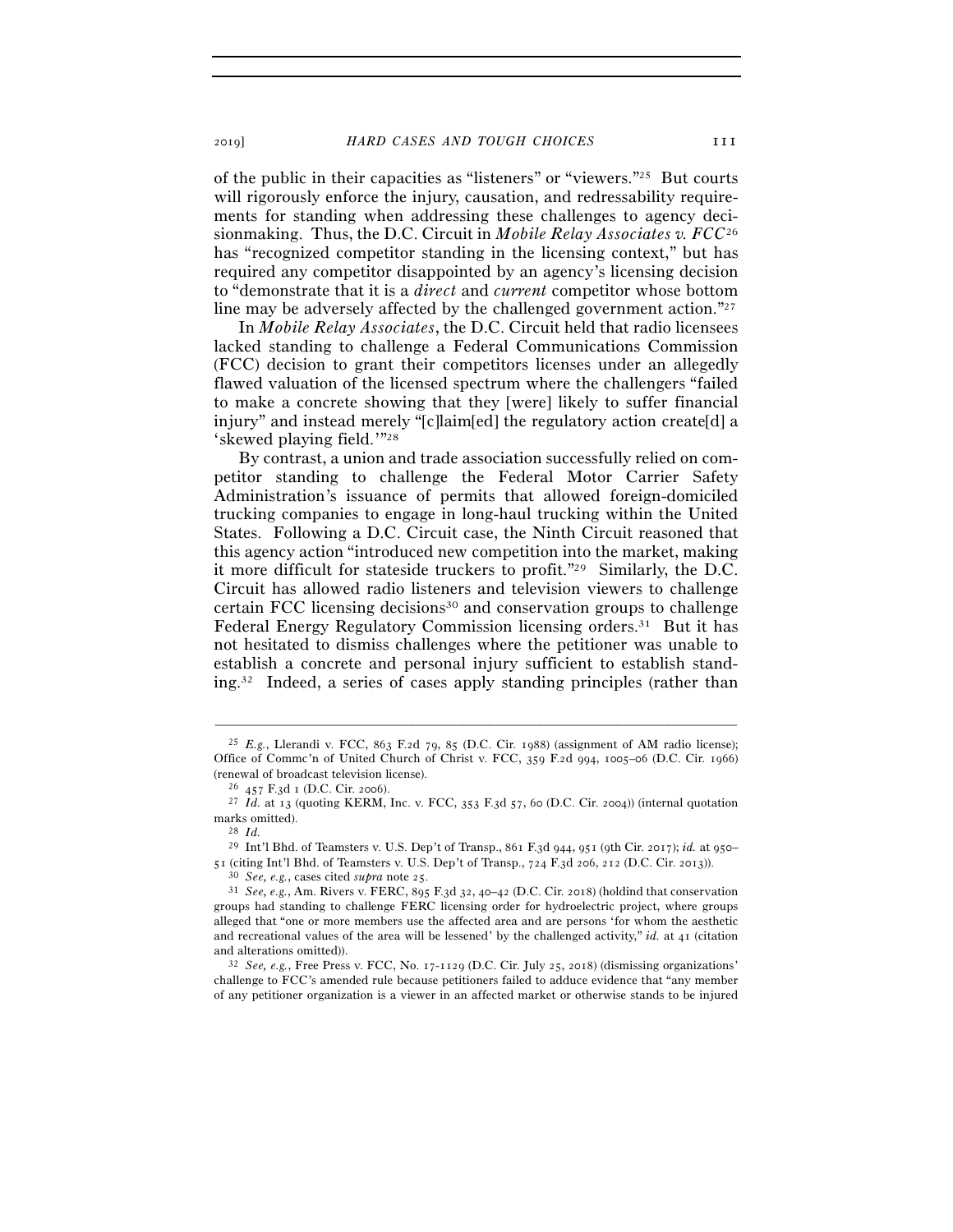the APA's nonreviewability exception) to reject challenges to agency action involving the paradigmatic case of polycentric decisionmaking: an agency's exercise of its enforcement discretion.33

In short, these cases bear out Sunstein and Vermeule's point that "current doctrine is in some places more Fullerian than Fuller,"34 in the sense that courts are applying Fuller's Rule of Law principles even where Fuller himself would have viewed the relevant agency action as more managerial than law-like and therefore wholly unconstrained by law's internal morality.

## II. TOUGH CHOICES: CONFLICTING PRINCIPLES AND MANAGING TRADEOFFS

As noted at the outset, *The Morality of Administrative Law* highlights the perceived shortcomings of a strict insistence on Fuller's principles as a restraint on agency action. Sunstein and Vermeule note that "Fullerian principles . . . must inevitably be traded off against the agency's institutional role and capacities, resource limitations, and programmatic objectives."35 But, in contrast with their detailed tracing of the linkage between several of Fuller's principles and their companion administrative law doctrines,<sup>36</sup> that section of the article does not discuss in detail how courts have handled these tradeoffs or (more importantly) how they should do so. This Response offers some further reflections on both points. In doing so, the discussion below focuses principally on the Supreme Court's decision in *SEC v. Chenery Corp.* (*Chenery II*)37 and related cases that address the dichotomy between agency rulemaking and adjudication — an important fulcrum that implicates several Fullerian principles (including the generality, nonretroactivity, clarity, and stability of rules).38

<sup>–––––––––––––––––––––––––––––––––––––––––––––––––––––––––––––</sup> by the identified consolidation," thereby "fail[ing] to meet the basic requirements of associational standing"). 33 *See* KERM, Inc. v. FCC, 353 F.3d 57, 60–61 (D.C. Cir. 2004) (rejecting competitor standing

in suit challenging lack of enforcement action); Huddy v. FCC, 236 F.3d 720, 721–22 (D.C. Cir. 2001) (denying standing, for lack of causation, to television viewer challenging FCC's alleged underenforcement of its financial integrity policies against controlling principal of station's new licensee); Branton v. FCC, 993 F.2d 906, 909–10 (D.C. Cir. 1993) (holding radio listener lacked standing to challenge FCC's decision not to impose penalties on licensee for an isolated violation of rules proscribing broadcast "indecency," where lack of penalties would not increase the probability of future violations).<br>  $^{34}$  Sunstein & Vermeule, *supra* note 1, at 1970.<br>  $^{35}$  *Id.* at 1977.<br>  $^{36}$  *Id.* at 1932–65.<br>  $^{37}$  332 U.S. 194, 199–201 (1947).<br>  $^{38}$  *See supra* note 2 and accompanying text. The common

<sup>&</sup>quot;the capacity of legal rules, standards, or principles to guide people in the conduct of their affairs. People must be able to understand the law and comply with it." Richard H. Fallon, Jr., *"The Rule of Law" as a Concept in Constitutional Discourse*, 97 COLUM. L. REV. 1, 8 (1997) (footnote omitted).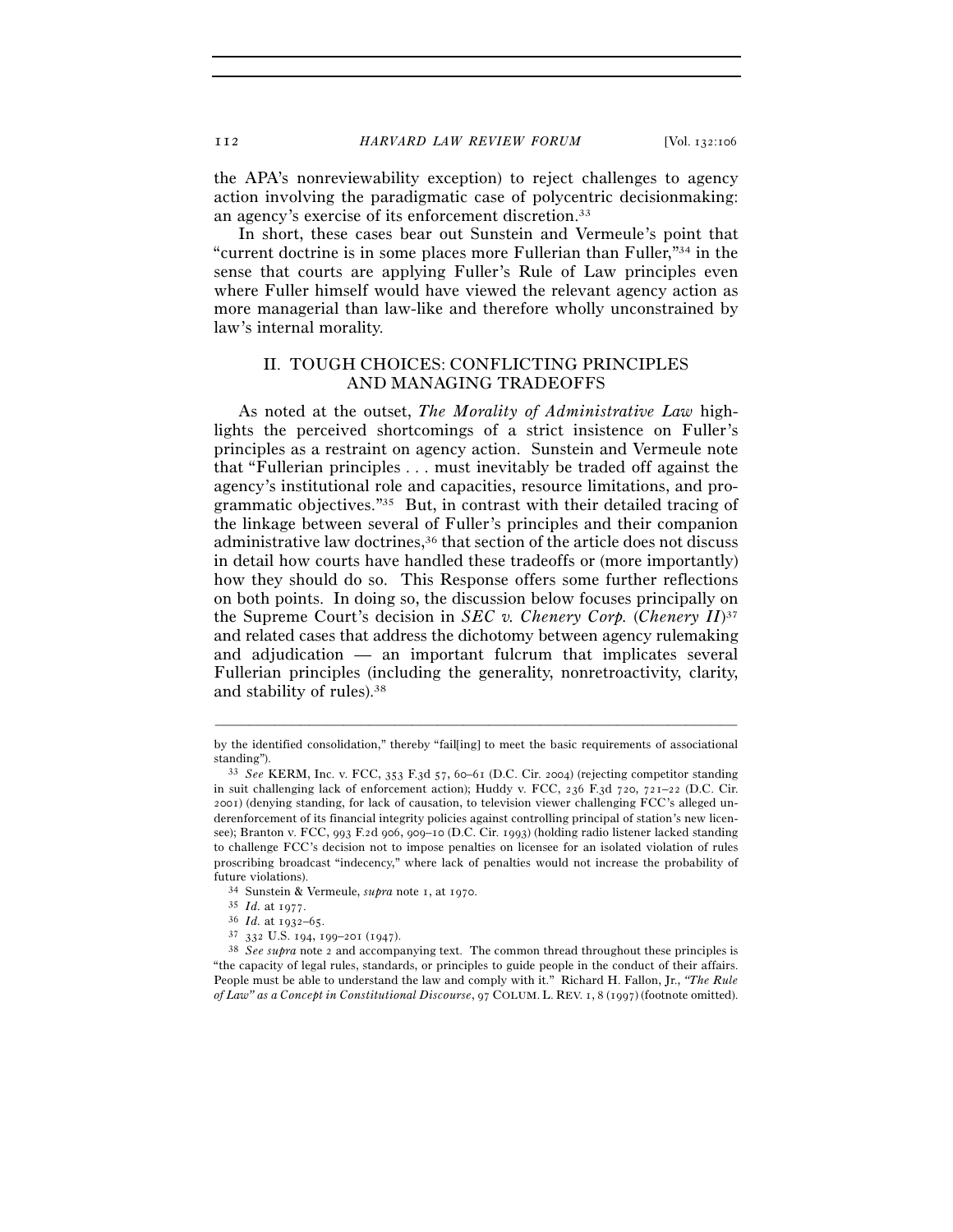Sunstein and Vermeule specifically point to *Chenery II* as an example of a tradeoff between Fullerian purity and agency flexibility. In that case, where the latter carried the day, a company challenging an SEC order argued that the agency could not retroactively apply a general standard it had formulated for the first time in an adjudicatory setting and instead must rely on rulemaking if it wished to adopt a new standard governing future conduct.39 Over dissents by Justices Frankfurter and Jackson, the Supreme Court rejected the argument, reasoning that the SEC had broad discretion to choose between adjudication and rulemaking.40 According to the majority, it was irrelevant that the SEC's new standard had not "previously . . . been spelled out in a general rule or regulation."41 Any "rigid requirement" restricting agency discretion to choose between rulemaking and adjudication "would make the administrative process inflexible and incapable of dealing with many of the specialized problems which arise," for "[n]ot every principle essential to the effective administration of a statute can or should be cast immediately into the mold of a general rule."42 For Sunstein and Vermeule, "*Chenery II* offers a broad lesson: Fullerian principles, however valid and appealing, have limits of both scope and weight."43 The authors are right that *Chenery II* is a good illustration of tradeoffs in action. But how have courts approached these tradeoffs in the more than seventy years since *Chenery II* was decided, and how should they do so?

#### *A. Balancing in the Courts*

*Chenery II* itself offered little practical guidance. The Court expressed a general preference for agency rulemaking44 and gestured toward a vague balancing test<sup>45</sup> without offering any specific standard. In subsequent cases, the D.C. Circuit (followed by other circuits) has attempted to bring more structure to the balancing exercise — at least in the context of reviewing agency decisions to adopt adjudicatory rulings with retroactive effect rather than proceeding with prospective

<sup>39</sup> *Chenery II*, 332 U.S. at 199–<sup>200</sup>. 40 *See id.* at <sup>200</sup>. 41 *Id.* at <sup>201</sup>. 42 *Id.* at 202. Justice Jackson argued that the Court's decision ran headlong into "the invalidity of retroactive law-making," *id.* at 213 (Jackson, J., dissenting), and therefore amounted to an "action outside of the law," *id.* at 215. *See also id.* ("Surely an administrative agency is not a law unto itself . . . ."). 43 Sunstein & Vermeule, *supra* note 1, at <sup>1977</sup>. 44 *Chenery II*, 332 U.S. at 202 ("The function of filling in the interstices of the Act should be

performed, *as much as possible*, through this quasi-legislative promulgation of rules to be applied in the future." (emphasis added)). 45 *Id.* at 203 ("[R]etroactivity must be balanced against the mischief of producing a result which

is contrary to a statutory design or to legal and equitable principles. If that mischief is greater than the ill effect of the retroactive application of a new standard, it is not the type of retroactivity which is condemned by law.").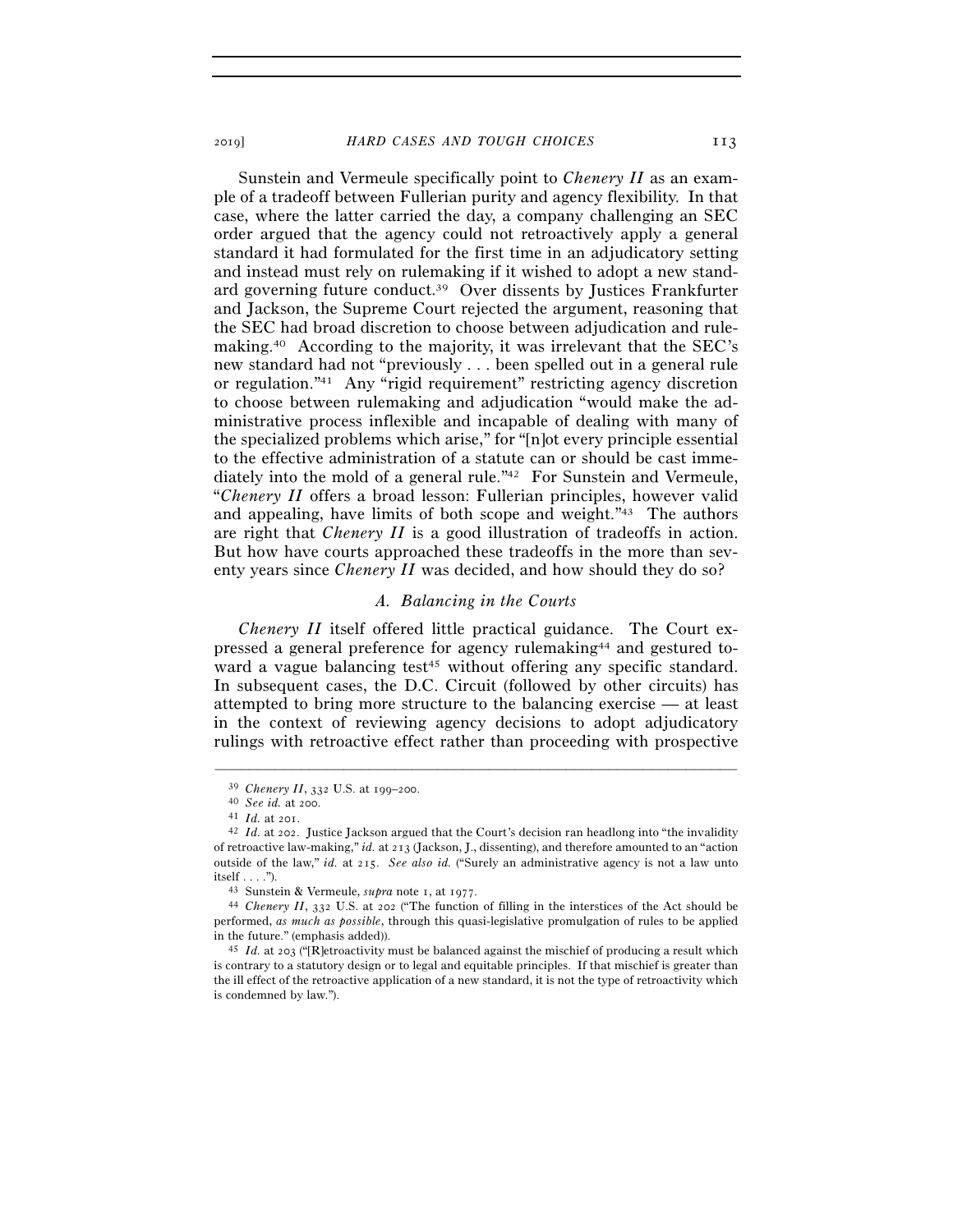rulemaking. At times, the court has embraced a multifactor balancing test that considers " $(i)$  whether the particular case is one of first impression, (2) whether the new rule represents an abrupt departure from well established practice or merely attempts to fill a void in an unsettled area of law, (3) the extent to which the party against whom the new rule is applied relied on the former rule, (4) the degree of the burden which a retroactive order imposes on a party, and (5) the statutory interest in applying a new rule despite the reliance of a party on the old standard."46 Other times, the court has applied a simpler, but substantively similar, three-part test.<sup>47</sup> And sometimes it has simply said "[t]here is no need to plow laboriously through the [five] factors," because they ultimately "boil down . . . to a question of concerns grounded in notions of equity and fairness."48

In short, we see that courts have emphasized Fullerian principles to varying degrees. Some have put a stronger Fullerian thumb on the scale where an agency has established a new norm in an adjudicatory setting with punitive consequences or in a way that upset expectations reasonably based on a prior agency announcement. In this vein, Judge Friendly channeled Fuller when he pointed to agency actions that "raise[] judicial hackles," such as "a decision branding as 'unfair' conduct stamped 'fair' at the time a party acted," or one that "imposes a more severe remedy for conduct already prohibited."49 As Judge Friendly put it, "the hackles bristle still more when a financial penalty is assessed for action that might well have been avoided if the agency's changed disposition had been earlier made known, or might even have been taken in express reliance on the standard previously established."50

<sup>46</sup> Clark-Cowlitz Joint Operating Agency v. FERC, 826 F.2d 1074, 1081 (D.C. Cir. 1987) (en banc) (quoting Retail, Wholesale & Dep't Store Union v. NLRB, 466 F.2d 380, 390 (D.C. Cir. 1972)). Several other circuits have followed suit. *See, e.g.*, Beneli v. NLRB, 873 F.3d 1094, 1099 (9th Cir. 2017); De Niz Robles v. Lynch, 803 F.3d 1165, 1177 (10th Cir. 2015); Velásquez-García v. Holder, 760 F.3d 571, 581 (7th Cir. 2014); Laborers' Int'l Union of N. Am. v. Foster Wheeler Energy Corp., <sup>26</sup> F.3d 375, 392 (3d Cir. <sup>1994</sup>). 47 *See* Dist. Lodge 64, Int'l Ass'n of Machinists & Aerospace Workers v. NLRB, 949 F.2d 441,

<sup>447</sup> (D.C. Cir. 1991) (asking whether "(1) the decision creates a new rule, either by overruling past precedents relied upon by the parties or because it was an issue of first impression, (2) retroactive application will be more likely to hinder than to further the operation of the new rule; and (3) retroactive application would produce 'substantial inequitable results.'" (internal citations omitted)). 48 Cassell v. FCC, 154 F.3d 478, 486 (D.C. Cir. 1998) (omission in original) (quoting *Clark-*

Cowlitz, 826 F.2d at 1082 n.6).<br><sup>49</sup> NLRB v. Majestic Weaving Co., 355 F.2d 854, 860 (2d Cir. 1966) (citations omitted).<br><sup>50</sup> *Id.; see also Retail Wholesale*, 466 F.2d at 391 ("Unlike *Chenery [II]*, this is not the kind

case where the Board 'had not previously been confronted by the problem' and was required by the very absence of a previous standard and the nature of its duties to exercise the 'function of filling in the interstices of the Act.' Rather it is a case where the Board had confronted the problem before, had established an explicit standard of conduct, and now attempts to punish conformity to that standard under a new standard subsequently adopted." (footnotes omitted)). Judge Friendly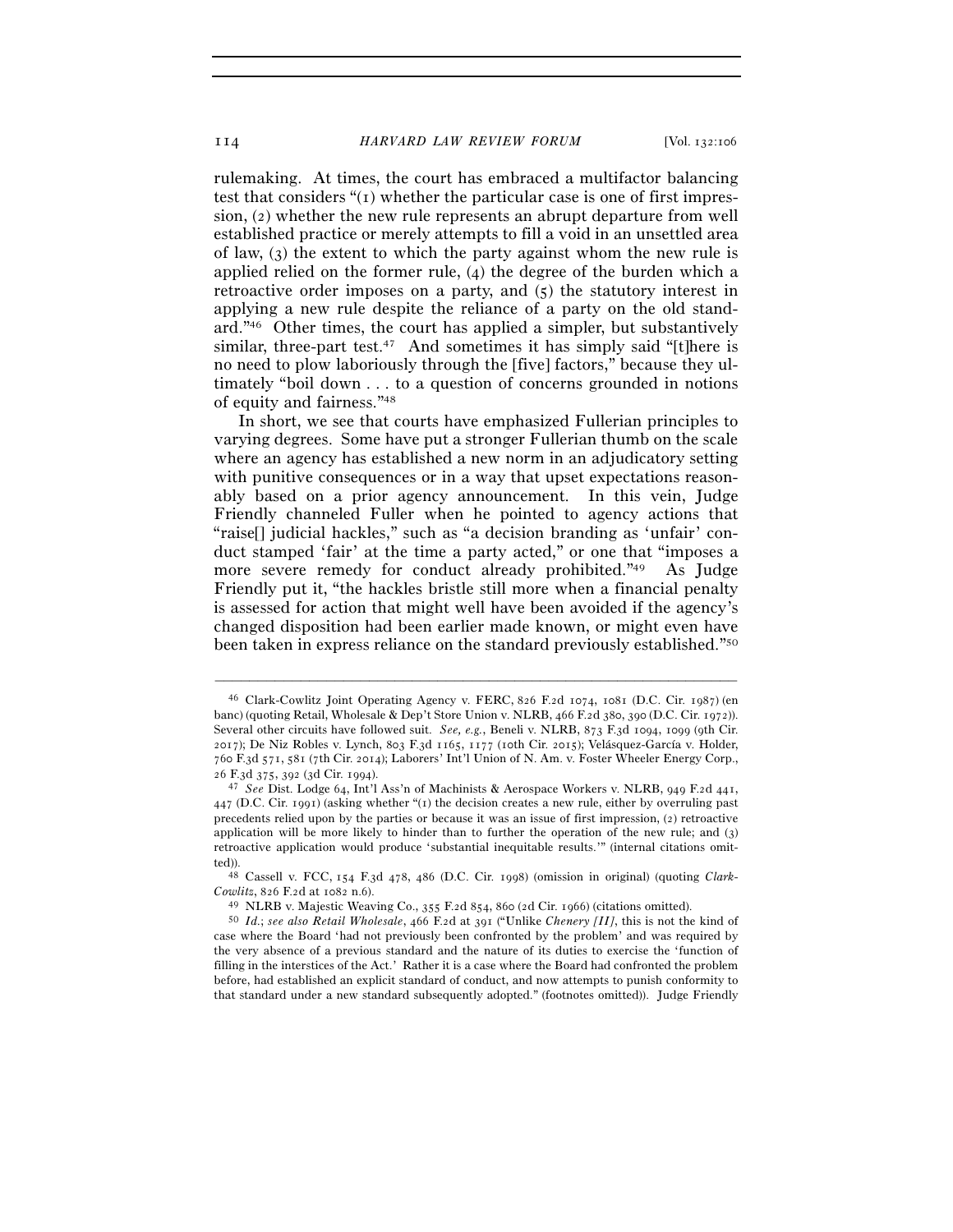Similar fairness and reliance considerations are at play in cases addressing whether an agency ran afoul of the APA by issuing a declaratory ruling  $-$  a form of adjudication  $-$  instead of issuing legally binding (or "legislative"51) rules following notice-and-comment procedures. Here, where concerns about retroactivity are sometimes accompanied by fears that agencies might thwart the APA's notice-andcomment requirements for informal rulemaking, courts have held that agencies abused their discretion when their action "constitutes de facto rulemaking that affects the rights of broad classes of unspecified individuals" or when their action retroactively upsets settled expectations.52 Again, it's not difficult to see shadows of Fuller's thinking in the background. As Professor Richard Fallon has noted, although "rule-like norms . . . can sometimes be developed through adjudication, the rulemaking model typically provides the agency with a broader information base for propounding norms of broadly controlling applicability, gives clearer notice to affected parties, and avoids problems of retroactivity that sometimes arise when rules are first articulated in adjudications."53

As the above suggests, despite efforts to bring some rigor to the balancing exercise (at least in the limited context of evaluating an agency's choice between retroactive adjudication and prospective rulemaking), these judicial analyses tend to pivot back to Fullerian concepts of fairness. This naturally raises the question — which Sunstein and Vermeule do not address — of whether a more systematic framework for this balancing could be developed.

was a consistent critic of the NLRB's extensive use of adjudication rather than rulemaking, *see, e.g.*, NLRB v. A.P.W. Prods. Co., 316 F.2d 899, 906 (2d Cir. 1963); Henry J. Friendly, *The Federal Administrative Agencies: The Need for Better Definition of Standards*, 75 HARV. L. REV. 1263, 1296 (1962), though his views did not always prevail, *see, e.g.*, NLRB v. Bell Aerospace Co. Div. of Textron, Inc., 416 U.S. 267, 295 (1974), *rev'g in part*, Bell Aerospace Co. Div. of Textron Inc. v. NLRB, 475 F.2d 485 (2d Cir. 1973) (Friendly, J.) (declining to enforce an NLRB adjudicatory order). In this respect Judge Friendly, too, was sometimes "more Fullerian than Fuller." Sunstein & Vermeule, *supra* note 1, at 1970; *see* FULLER, *supra* note 2, at 172–74 (disagreeing with Judge

Friendly's treatment of "allocative" decisions by the FCC and Civil Aeronautics Board).<br><sup>51</sup> "[L]egislative rules are issued through notice-and-comment rulemaking, and have the force and effect of law," while "[i]nterpretive rules . . . are issued . . . to advise the public of the agency's construction of the statutes and rules which it administers, do not require notice-andcomment rulemaking, and do not have the force and effect of law." Perez v. Mortg. Bankers Ass'n, 135 S. Ct. 1199, 1200–01 (2015) (omissions in original) (internal citations omitted) (internal quotation marks omitted).<br><sup>52</sup> MacLean v. Dep't of Homeland Sec., 543 F.3d 1145, 1151 (9th Cir. 2008) (internal quotation

marks omitted); *see also, e.g.*, City of Arlington v. FCC, 668 F.3d 229, 242–43 (5th Cir. 2012) (expressing "serious doubts" about whether the FCC properly proceeded via adjudication (in the form of a generally applicable declaratory ruling) rather than notice-and-comment rulemaking, but finding that any error was harmless where agency received substantial public input), *aff'd*, 569 U.S. 290 (2013); Miguel–Miguel v. Gonzales, 500 F.3d 941, 950 (9th Cir. 2007) ("[I]n certain circumstances an agency may abuse its discretion by announcing new rules through adjudication rather than through rulemaking, such as when the rule operates retroactively and disturbs settled expectations."). 53 Fallon, *supra* note 38, at 49 n.236 (internal citation omitted).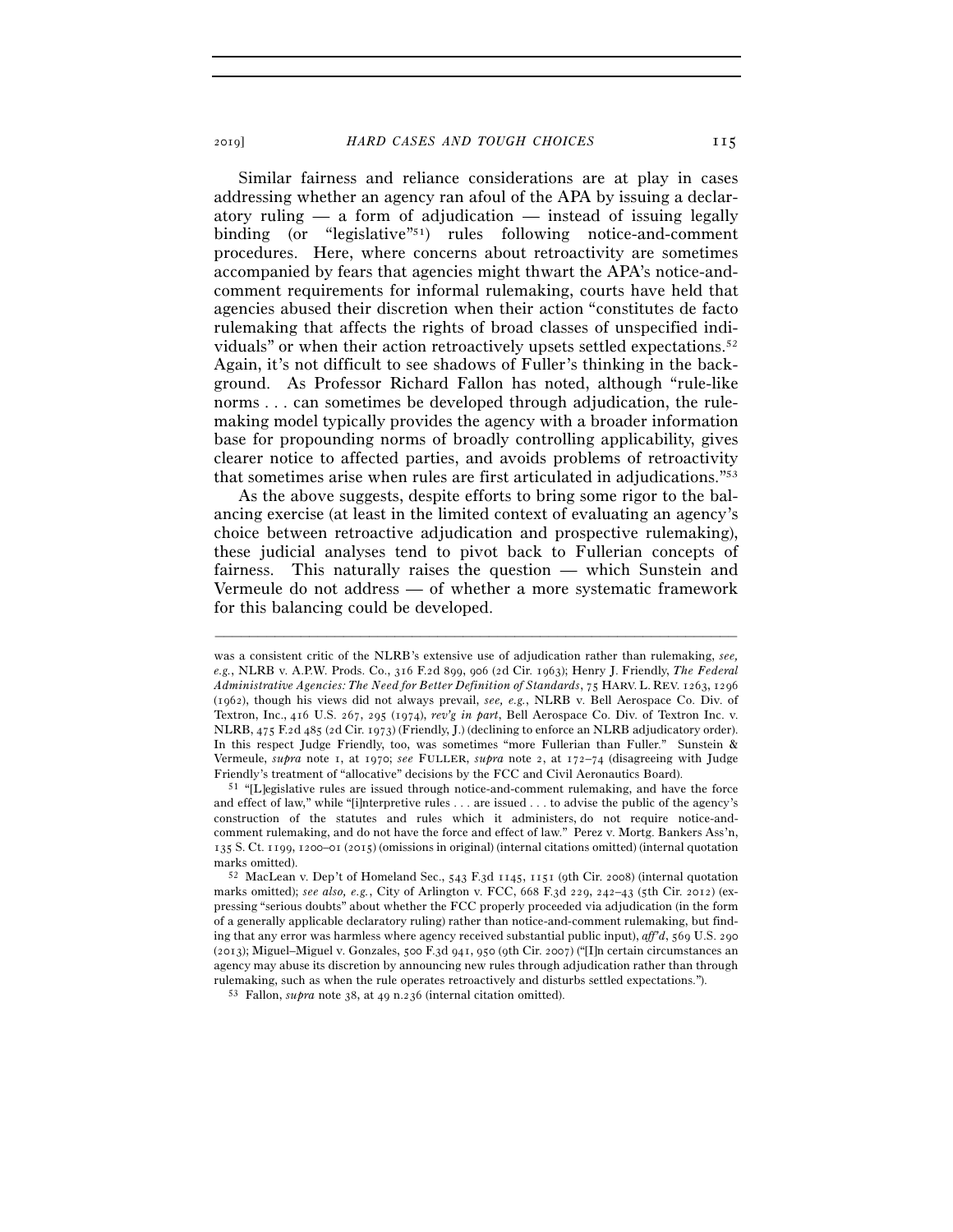#### 116 *HARVARD LAW REVIEW FORUM* [Vol. 132:<sup>106</sup>

## *B. Toward a Normative Framework*

What would such a framework look like? To a significant extent, this involves "commensuratering] incommensurable legal factors."<sup>54</sup> For example, how are we to weigh structural virtues of a legal system such as predictability and stability with the broad category of other values that Sunstein and Vermeule group under "welfarist" considerations?55 Presumably, some of the welfarist values could easily be quantified (such as money saved by certain regulatory actions), but others are more difficult. What kinds of valuation should be used?<sup>56</sup> Either due to their normative force or due to their symbolic value as Rule of Law ideals (or both), should we give special weight to some of the Fullerian virtues, with the upshot that they cannot be traded off as part of a simple costbenefit calculus? In other contexts, for instance, Sunstein has pointed to free speech as carrying special importance in our legal tradition, furthering diverse goals that are difficult to subject to simple cost-benefit analysis.57 Fuller likewise recognized the limits of an approach that focuses solely on what he called "marginal utility."58 For one thing, a purely economic approach cannot "dodge[] the difficulties involved in trying to describe in wholly non-evaluative terms a process that is itself evaluative."59 For another thing, Fuller argued that "[i]t is a great mistake to treat questions of the design and administration of our institutions as if the problem were merely one of weighing substantive ends against one another. For institutions have an integrity of their own which must be respected if they are to be effective at all."<sup>60</sup> If we are to engage in tradeoffs, should our valuation principle rely on values and objectives that are internal to the law (in the sense of those recognized in constitutional principles, statutory provisions, and case law) or exogenous? And who makes the judgment call? Agencies or the courts? Or both (with the agencies conducting a preliminary review, subject to further judicial review)? If these values are indeed important, how do we avoid undermining them in a death by a thousand tradeoffs?

<sup>54</sup> De Niz Robles v. Lynch, 803 F.3d 1165, 1180 (10th Cir. 2015); *see also* JOSEPH RAZ, THE MORALITY OF FREEDOM 322 (1986) ("A and B are incommensurate if it is neither true that one

is better than the other nor true that they are of equal value."). 55 Sunstein & Vermeule, *supra* note 1, at 1930, 1973; *see also id.* at 1931, 1936, 1966 (discussing "social welfare"). 56 *See* Cass R. Sunstein, *Incommensurability and Valuation in Law*, 92 MICH. L. REV. 779, 854–

<sup>59</sup> (<sup>1994</sup>). 57 *Id.* at 861 ("In disputes over free speech, large questions are whether speech ought to be val-

ued in the same way as commodities traded on markets, and whether free speech values are unitary or plural. I have suggested that we ought not to treat free speech as an ordinary commodity and that we should recognize the diverse ends it embodies."); *see also id.* at 830–32.<br><sup>58</sup> FULLER, *supra* note 2, at 17.<br><sup>59</sup> *Id.* at 18 n.13.<br><sup>60</sup> *Id.* at 180.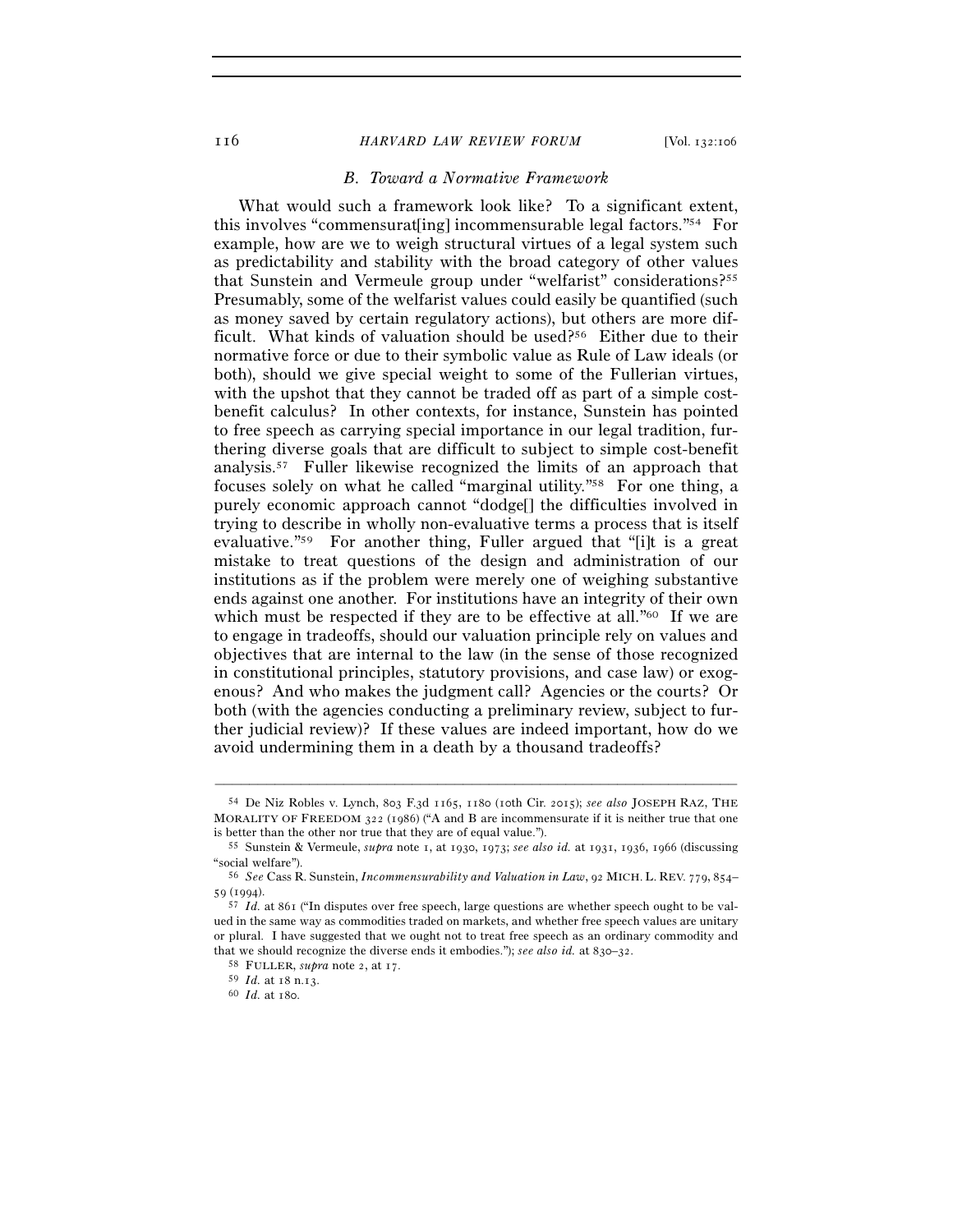In developing a framework for considering these balancing exercises, one useful place to start might be to consider a hierarchy amongst the eight principles. Doing so may help address not only the situation Sunstein and Vermeule have in mind (where a Fullerian principle such as nonretroactivity clashes with a distinct societal goal), but also situations where Fuller's principles may *compete with one another*. If we are able to distinguish between the relative importance of the Fullerian principles, this will aid efforts to decide how to proceed when the principles run into other (albeit often incommensurable) welfarist goals. And, even more clearly, a prioritization should help us decide when one Fullerian principle should trump another.

Fuller himself anticipated that "the various desiderata which go to make up [the internal morality of law] may at times come into opposition with one another."61 As an example, he observed:

[I]t is simultaneously desirable that laws should remain stable through time and that they should be such as impose no insurmountable barriers to obedience. Yet rapid changes in circumstances, such as those attending an inflation, may render obedience to a particular law, which was once quite easy, increasingly difficult, to the point of approaching impossibility. Here again it may become necessary to pursue a middle course which involves some impairment of both desiderata.<sup>62</sup>

In this vein, there may be cases (even if they are rare) where nonretroactivity yields to other Fullerian principles. Consider, for example, a situation where an agency tries to further the coherence of the law (eliminating self-contradictory provisions) by issuing a retroactive ruling. Indeed, one well-established purpose of declaratory rulings under the APA is to "terminate a controversy or remove uncertainty."63 In *City of*  Arlington v.  $FCC$ <sup>64</sup> for example, the FCC relied on the same APA provision and a companion agency rule to resolve a circuit split over the proper interpretation of a provision of the Communications Act.65

This suggests that not all the Fullerian principles have the same claim to strict or relatively strict application. At one end of the continuum, for example, it is difficult to see the virtue of secret agency

 $\begin{array}{ll} \mbox{61} & Id. \text{ at } 45. \\ \mbox{62} & Id. \\ \mbox{63} & 5 \text{ U.S.C.} \text{ } \text{\$ } 554(\text{e}) \text{ (2012).} \end{array}$ 

<sup>64 668</sup> F.3d 229 (5th Cir. 2012), *aff'd*, 569 U.S. 290 (2013).<br><sup>65</sup> Petition for Declaratory Ruling to Clarify Provisions of Section 332(c)(7)(B), 24 FCC Rcd. 13994, 13999, 14016–19 (2009) (using power under 5 U.S.C. § 554(e) and companion FCC rule at 47 C.F.R. § 1.2 (2017)), *petitions for review denied in part and dismissed in part*, *City of Arlington*, 668 F.3d at 233; *see also* Accelerating Wireless Broadband Deployment by Removing Barriers to Infrastructure Investment, FCC No. 18-133 ¶ 35, 2018 WL 4678555, at \*12 (Sept. 26, 2018) (issuing declaratory ruling to, among other things, "resolve the conflicting court interpretations of the 'effective prohibition' language [in the Federal Communications Act] so that continuing confusion on the meaning of Sections 253 and  $332(c)(7)$  does not materially inhibit the critical deployments of Small Wireless Facilities and our nation's drive to deploy 5G" service).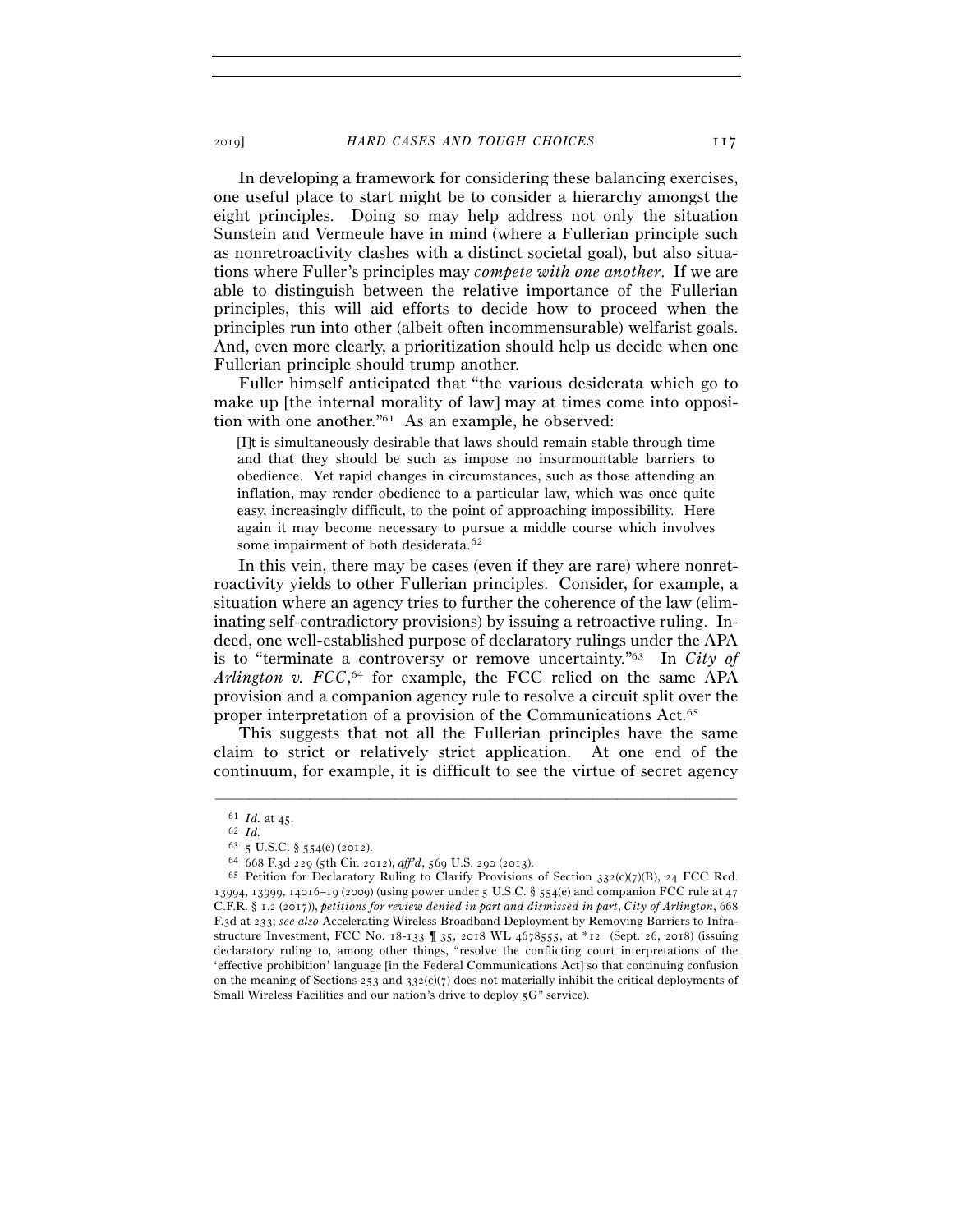rules (rules with the force of law that are never published), except in the rarest case.66 At the other end, consider the principle that laws should not demand the impossible. That seems logical as an abstract concept, but how would it work if applied to administrative agencies? Are we talking about what is impossible for all, most, or only some of the parties affected? What if a new regulation is impossible for only a handful of companies out of many? That may not be a good reason to refuse to enforce the rule (much less say it has no valid claim to being binding "law") where other legal concepts can help deal with cases of hardship. For example, many agencies allow parties to request waivers of rules,<sup>67</sup> including retroactive waivers; other issues may be handled with "impossibility" defenses akin to those in criminal law and the sound exercise of enforcement discretion. A normative framework that prioritizes among the principles should help guide more systematic thinking about managing not just tradeoffs between Fullerian principles on the one hand and other welfarist goals on the other, but also conflicts between those principles.

Two other considerations may usefully inform a framework for analyzing potential tradeoffs. First, it may be helpful to disaggregate the sorts of countervailing considerations (which Sunstein and Vermeule group under the broad category of welfarist goals), identifying those of singular importance. Second, there may be a benefit to tracking the closest prior case involving a similar balancing of interests. And here, the post-*Chenery II* case law discussed above may provide a good starting point. As Sunstein has written elsewhere, "[w]hen incommensurable goods are at stake, it is typically asked: What was the resolution of a previous case with similar features? Through this process, people seek to produce . . . consistency among their various judgments. This system of testing is designed not to line goods up along a single metric, but to produce the sort of consistency and rigor that characterizes the successful operation of practical reason."68

Developing this sort of framework would better help realize the promise of the Fullerian concept of law's morality. Without it, recognizing the shortfalls of a rigid insistence on each principle (and corresponding need for tradeoffs in certain cases) could end up coming full circle, leaving us with a system of administrative law that gives an

<sup>66</sup> One example might be an agency tasked with developing cybersecurity rules that discuss current system vulnerabilities — which, of course, we would not want potential wrongdoers to access and exploit.<br><sup>67</sup> *See, e.g.*, Small Business Exemption from Open Internet Enhanced Transparency Requirements,

<sup>32</sup> FCC Rcd. 1772, 1773–74 ¶¶ 5–6 & n.15 (2017) (citing 47 C.F.R. § 1.3) (noting that the FCC's rules may be "waived if good cause is shown," *id.* at 1774 ¶ 6, and granting retroactive waiver of rule). 68 Sunstein, *supra* note 56, at 858.